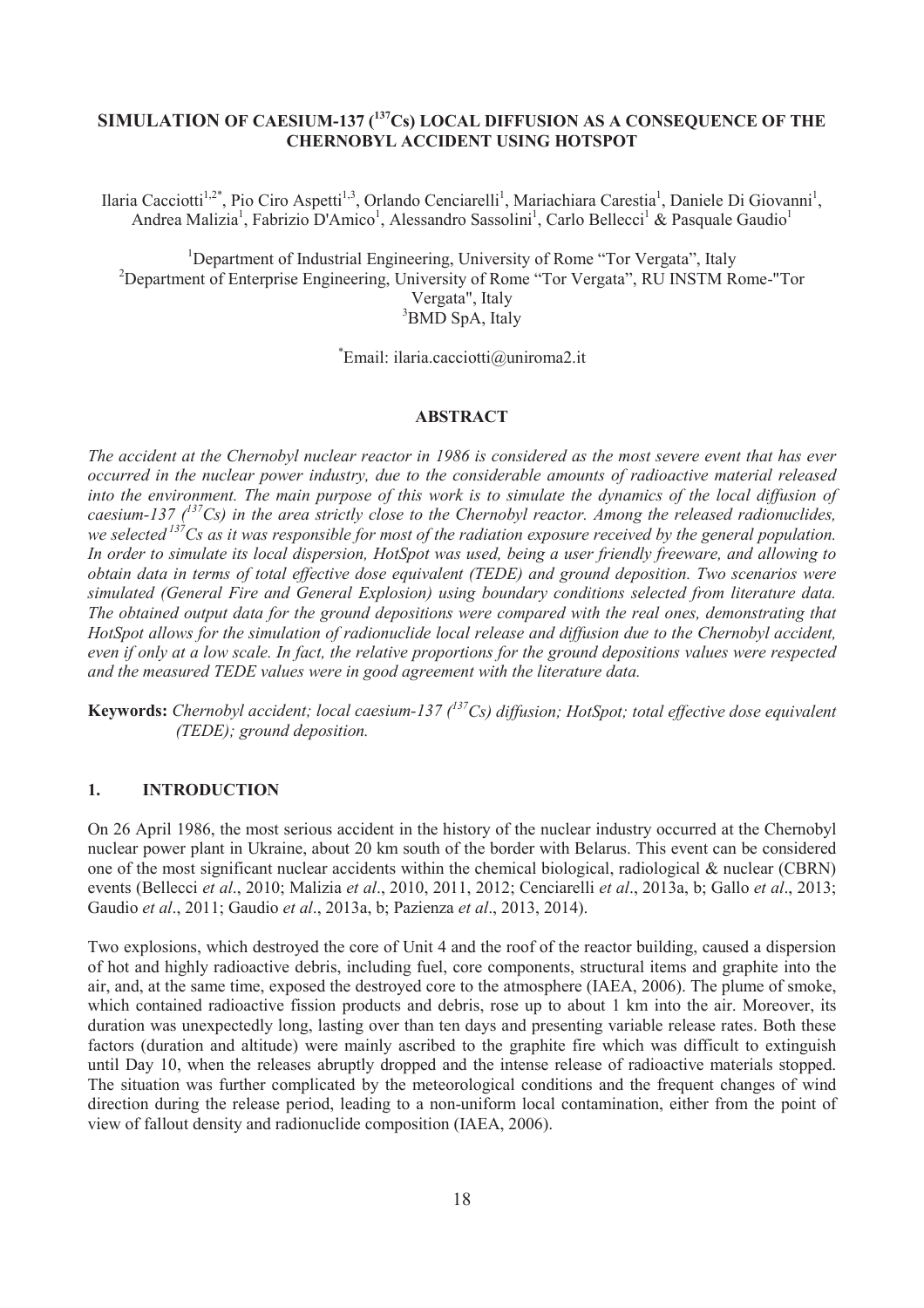For all these reasons, the area affected by the radioactive plume and the consequent deposition of radioactive substances on the ground were extremely large, surrounding the whole Northern hemisphere, even if significant contamination outside the former Soviet Union only involved a part of Europe. In 1988, the United Nations Scientific Committee on the Effects of Atomic Radiation (UNSCEAR) provided more precise data based not only on the Soviet deposition, but also on the worldwide one (UNSCEAR, 1988; Bergichev, 1990). On the basis of later analyses related to the core debris and the deposited material within the reactor building, it was estimated that the total release of radioactive substances was about 14 EBq, including 1.8 EBq of iodine-131  $(^{131}I)$ , 0.085 EBq of caesium-137  $(^{137}Cs)$  and other caesium radioisotopes, 0.01 EBq of strontium-90 ( $^{90}$ Sr), and 0.003 EBq of plutonium radioisotopes. Noble gases contributed about 50% of the total release of radioactivity (IAEA, 2006). The release fraction of <sup>137</sup>Cs was 20 to 40% of the core inventory (i.e.,  $85\pm26$  PBq) considering an average release fraction from fuel of 47% with subsequent retention of the remainder within the reactor building (IAEA, 1986; Bedyaev *et al*., 1991; Buzulukov & Dobrynin, 1993), whereas for <sup>131</sup>I, the most accurate estimate was 50 to 60% of the core inventory (i.e., 3,200) PBq).

Among the released radionuclides, the attention was mostly focused on  $137Cs$ , being considered as a particularly dangerous fission product, due to its intermediate half-life and its properties in terms of highenergy radioactivity and chemical reactivity. Its half-life of about 30 years is long enough to yield contaminated areas dangerous to humans for a generation or more , and it is short enough to ensure that even relatively small quantities of release causes dangerous doses of radiation (its specific radioactivity is  $3.2 \times$ 10<sup>12</sup> Bq/g) (Bunting, 1975; Unterweger *et al*., 1992; NEA-OECD, 2002). In addition, <sup>137</sup>Cs undergoes highenergy beta decay (Parekh *et al*., 2008) and, being an alkali metal, is much more chemically reactive than many of the transition metal fission products. It also readily reacts with oxygen and water (Holleman & Wiberg, 2001).

As consequence of Chernobyl explosion, cesium radioactivity followed to ground deposition of fallout particles was over  $1.5 \times 10^6$  Bq/m<sup>2</sup> within a 30 km radius, whereas it reached  $5 \times 10^6$  Bq/m<sup>2</sup> in the northeast Belarus (NEA-OECD, 2002), and was only  $8 \times 10^4$  Bq/m<sup>2</sup> in southern Sweden, several hundred km northwest (and upwind) of the disaster (Devell, 1986). In 2002, 16 years after the Chernobyl disaster (about one half of the  $137Cs$  half-life), a 4,000 km<sup>2</sup> area was still too contaminated to be unpopulated for several more years of the remaining half-life of the released <sup>137</sup>Cs (NEA-OECD, 2002).

It would be very interesting to make simulations of the dynamics of the local diffusion of  $137Cs$  in the area strictly close to the Chernobyl reactor in order to improve our knowledge about nuclear safety and security. In this work, HotSpot (Homann & Aluzzi, 2013) was used to achieve this purpose. This software presents many advantages, since it is a user friendly freeware and allows simulation of a wide range of scenarios, considering many concomitant factors. Indeed, in the case of severe nuclear accidents, the released radioactive materials, both in the form of gases and particulates, disperse downwind as a plume, and their concentrations in the air and, after the fallout, on the soil depend on several factors, such as the amount of released radionuclide and the height of emission point. Other factors, such as wind speed, atmospheric stability, and physical and chemical forms of the released material influence the radioactivity in the environment (IAEA, 2001).

#### **2. HOTSPOT**

HotSpot Health Physics aims to provide emergency response personnel and emergency planners with a fast, field-portable set of software tools for evaluating incidents involving radioactive material. The software is also used for safety analysis of facilities handling radioactive materials. The atmospheric dispersion models used by HotSpot software are a first-order approximation of the radiation effects associated with the shortterm (less than a few hours) atmospheric discharge of radioactive materials. In fact, they are designed for near-surface releases, short-range (less than 10 km) dispersion, and short-term (less than 24 h) emission in unobstructed terrains and simple meteorological conditions. HotSpot estimates the dispersal of radioactive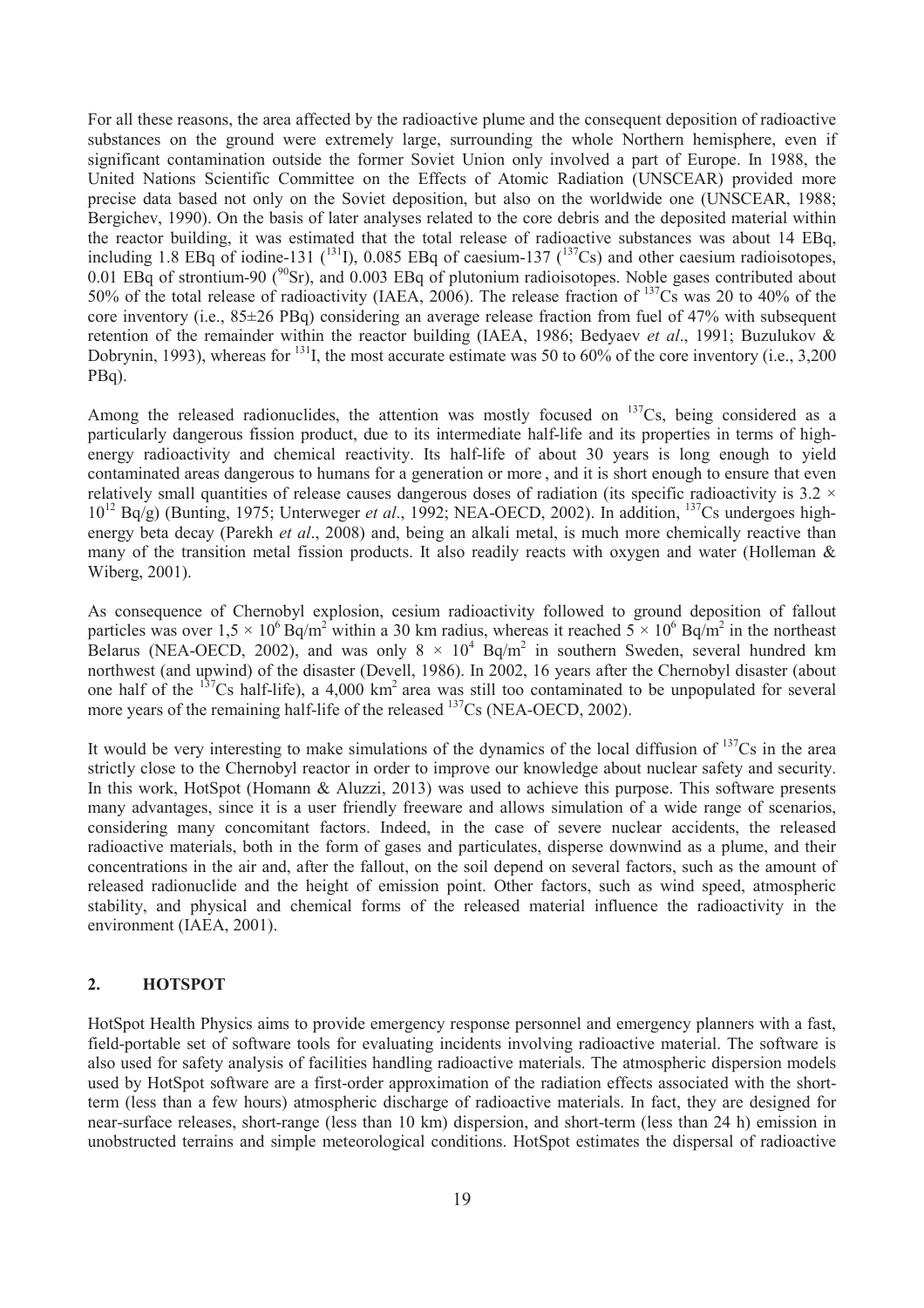material using the Gaussian model, since the adequacy of this model for making initial dispersion estimates or worst-case safety analyses has been tested and verified for many years (Homann & Aluzzi, 2013).

The HotSpot codes are continuously updated to incorporate the most current and approved radiological dose conversion data and methodologies. These codes are based on the well established Gaussian plume model (GPM), widely used for an initial emergency assessment or safety analysis planning of a radionuclide release. The main advantages of GPM are short computation time, extensive validation and worldwide acceptance. Virtual source terms are used to model the initial 3D distribution of material associated with an explosive or fire release, resuspension, or user-input geometry (Homann & Aluzzi, 2013). For evaluation of radiological scenarios, HotSpot uses the methods of radiation dosimetry recommended by the International Commission on Radiological Protection (ICRP) (ICRP, 2005) and US Environmental Protection Agency's (EPA) Federal Guidance Reports No. 11, 12 and 13 (EPA, 1988, 1993, 1999).

### **3. METHODOLOGY**

For the simulation of the radionuclide dispersion during the Chernobyl accident, two different scenarios were applied (General Fire and General Explosion), taking into account that this event was characterised by two explosions and the graphite fire. Among the several involved radionuclides, we decided to study the dispersion of  $137Cs$ , since it was the main radionuclide responsible of exposure to the population. Moreover, another main purpose of this work was to evaluate its dispersion within the first hour from the beginning of the accident, according to the features of the software. All the parameters used were identified from literature data (Apsimon, 1985; IAEA, 2006). The selected boundary conditions are summarised in Table 1.

For the source term, the following values were selected: material at risk (MAR), 25 PBq (amount released on the first day (i.e., 26 April 1986)); damage ratio (DR), 1.00; leakpath factor, 1.00; airborne fraction (ARF), 1.00; and respirable fraction (RF), 1.00; and deposition velocity, 0.15 cm/s (Apsimon, 1985; IAEA, 2006). Specifically, in the case of the General Fire scenario, the cloud top was set as 900 m , since it was reported that the plume rose up to about 1 km into the air during the first hours (the software does not allow for the selection of a cloud top value higher than 900 m). For the General Explosion scenario, all the parameters were maintained unaltered, adding for high explosive a value of 10 t (22,000 lb), since the nuclear excursion released 40 bil. J of energy, which is the equivalent of about 10 t of trinitrotoluene (TNT) (Pakhomov  $\&$ Dubasov, 2010).

Finally, the boundary conditions were selected, in terms of total effective dose equivalent (TEDE) and ground deposition (soil radioactivity value in  $kBq/m^2$ ). For TEDE, the inner, middle and outer parameters were set up as 5 Sv (threshold for immediate deterministic effects), 20 mSv (maximum dose for first responders) and 1 mSv (operational level for evacuation) respectively (ICRP, 1996). Values of 2,000, 1,000 and  $350 \text{ kBg/m}^2$  were chosen for the ground deposition inner, middle and outer parameters respectively on the basis of literature data, considering the area close to the Chernobyl district. In fact, four main <sup>137</sup>Cs contamination ranges (i.e., 37-185 kBq/m<sup>2</sup>, 185-555 kBq/m<sup>2</sup>, 555-1,480 kBq/m<sup>2</sup> and > 1,480 kBq/m<sup>2</sup>) were reported and identified (IAEA, 2006) and, thus, in this simulation the three highest contamination level ranges were considered, employing the average values.

### **4. RESULTS & DISCUSSION**

The HotSpot outputs for the General Fire and General Explosion scenarios are reported in Table 2. Figures 1 and 2 show the graphical representations of the results for both the simulated scenarios, in terms of ground deposition isoconcentration and TEDE isodose respectively, in a Cartesian system with the *x*-axis oriented in the main wind direction.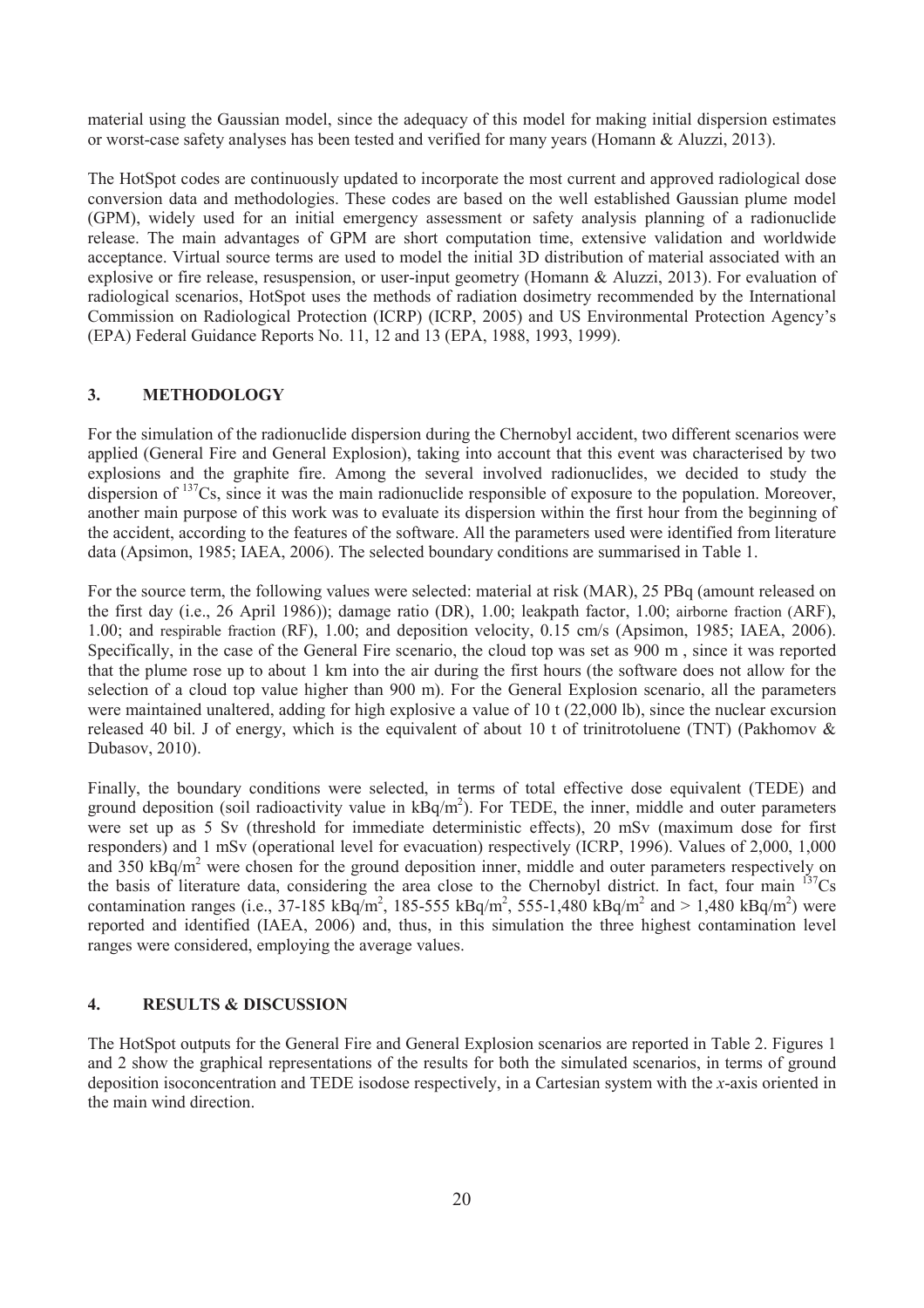|                                       | Parameter                                 | Value                                        |  |  |  |  |
|---------------------------------------|-------------------------------------------|----------------------------------------------|--|--|--|--|
|                                       | Source material                           | $^{137}\mathrm{Cs}$<br>30.0 y                |  |  |  |  |
|                                       | Material at risk (Bq)                     | $25.0 \times 10^{15}$                        |  |  |  |  |
|                                       | Deposition velocity (cm/s)                | 0.15                                         |  |  |  |  |
| <b>Source term</b><br>characteristics | Damage ratio                              | 1.0                                          |  |  |  |  |
|                                       | Leakpath factor                           | 1.0                                          |  |  |  |  |
|                                       | Airborne fraction (ARF)                   | $1.0\,$                                      |  |  |  |  |
|                                       | Respirable fraction (RF)                  | 1.0                                          |  |  |  |  |
|                                       | <b>General Fire scenario</b>              |                                              |  |  |  |  |
|                                       | Physical height of the fire (m)           | 10.0                                         |  |  |  |  |
| <b>Fuel fire</b>                      | Release radius (m)                        | 30.0                                         |  |  |  |  |
| information                           | Cloud top (m)                             | 900.0                                        |  |  |  |  |
|                                       | Effective release height (m)              | 309.0                                        |  |  |  |  |
|                                       | Wind speed (height=10 m) (m/s)            | 10.0                                         |  |  |  |  |
|                                       | Distance coordinates                      | All distances are on the<br>plume centreline |  |  |  |  |
| <b>General Explosion scenario</b>     |                                           |                                              |  |  |  |  |
| <b>Explosive</b>                      | High explosive (lb)                       | $2.2 \times 10^{4}$                          |  |  |  |  |
|                                       | 10 m wind speed $(m/s)$                   | 10.0                                         |  |  |  |  |
| Meteorological                        | Wind direction                            | $175.0^{\circ}$ (wind from south)            |  |  |  |  |
| conditions                            | Stability class                           | A                                            |  |  |  |  |
|                                       | Atmospheric stability (actual stability)  | very unstable                                |  |  |  |  |
|                                       | Non-respirable deposition velocity (cm/s) | 8.0                                          |  |  |  |  |
|                                       | Receptor height                           | 1.5 m                                        |  |  |  |  |
|                                       | Inversion layer height                    | None                                         |  |  |  |  |
|                                       | Sample time (min)                         | 10.0                                         |  |  |  |  |
|                                       | Wind ref. Height (m)                      | $10.0$                                       |  |  |  |  |
|                                       | Breathing rate $(m^3/s)$                  | 3.3 $\overline{x}$ $10^{-4}$                 |  |  |  |  |
| <b>TEDE</b>                           | Inner contour dose                        | 5.0                                          |  |  |  |  |
| (Sv)                                  | Middle contour dose                       | $20.0 \times 10^{-3}$                        |  |  |  |  |
|                                       | Outer contour dose                        | $1.0 \times 10^{-3}$                         |  |  |  |  |
|                                       | Inner                                     | 2000.0                                       |  |  |  |  |
| <b>Deposition</b>                     | Middle                                    | 1000.0                                       |  |  |  |  |
| (kBq/m <sup>2</sup> )                 | Outer                                     | 350.0                                        |  |  |  |  |

|  |  |  | Table 1: Boundary conditions for the General Fire and General Explosion scenarios. |  |  |  |  |  |  |
|--|--|--|------------------------------------------------------------------------------------|--|--|--|--|--|--|
|--|--|--|------------------------------------------------------------------------------------|--|--|--|--|--|--|

The ground deposition contour plots highlight the maximum distances of deposition curves from the zero point (hotspot) downwind. Comparing the obtained areas (3.4, 8.6 and 29.0 km<sup>2</sup> for the General Fire scenario; 2.4, 6.8 and 25.0 km<sup>2</sup> for the General Explosion scenario), it was evident that they were remarkably lower with respect to the real ones (600, 900 and 3,200 km<sup>2</sup>) (IAEA, 2006), as expected. HotSpot allows for the simulation of radionuclide atmospheric dispersion, providing reliable and significant data for up to only about 10 km from the reactor site. However, it is interesting to note that the ratios between the considered areas were comparable for the General Fire and General Explosion scenarios with respect to the real data, as reported in Table 3. This experimental evidence suggests, and further validates, that the HotSpot code is able to simulate the <sup>137</sup>Cs release due to Chernobyl accident at a low scale.

The measured TEDE values showed that the selected conditions were not able to induce a deterministic hazard, since the related threshold (i.e., 5 Sv) was not overcome. However, the simulation revealed the presence of areas with TEDE values higher than 20 mSv up to maximum distances between around 4.3 and 7.7 km, on the basis of the considered scenarios, suggesting the need of an immediate area evacuation. Moreover, considering the outer area, which measured approximately 216-244 km<sup>2</sup>, it could be inferred that a maximum distance of around 45-50 km from hot spot would impart a TEDE of at least 1 mSv, even if it has to be taken into account that the HotSpot data can be considered as reliable for only within 10 km.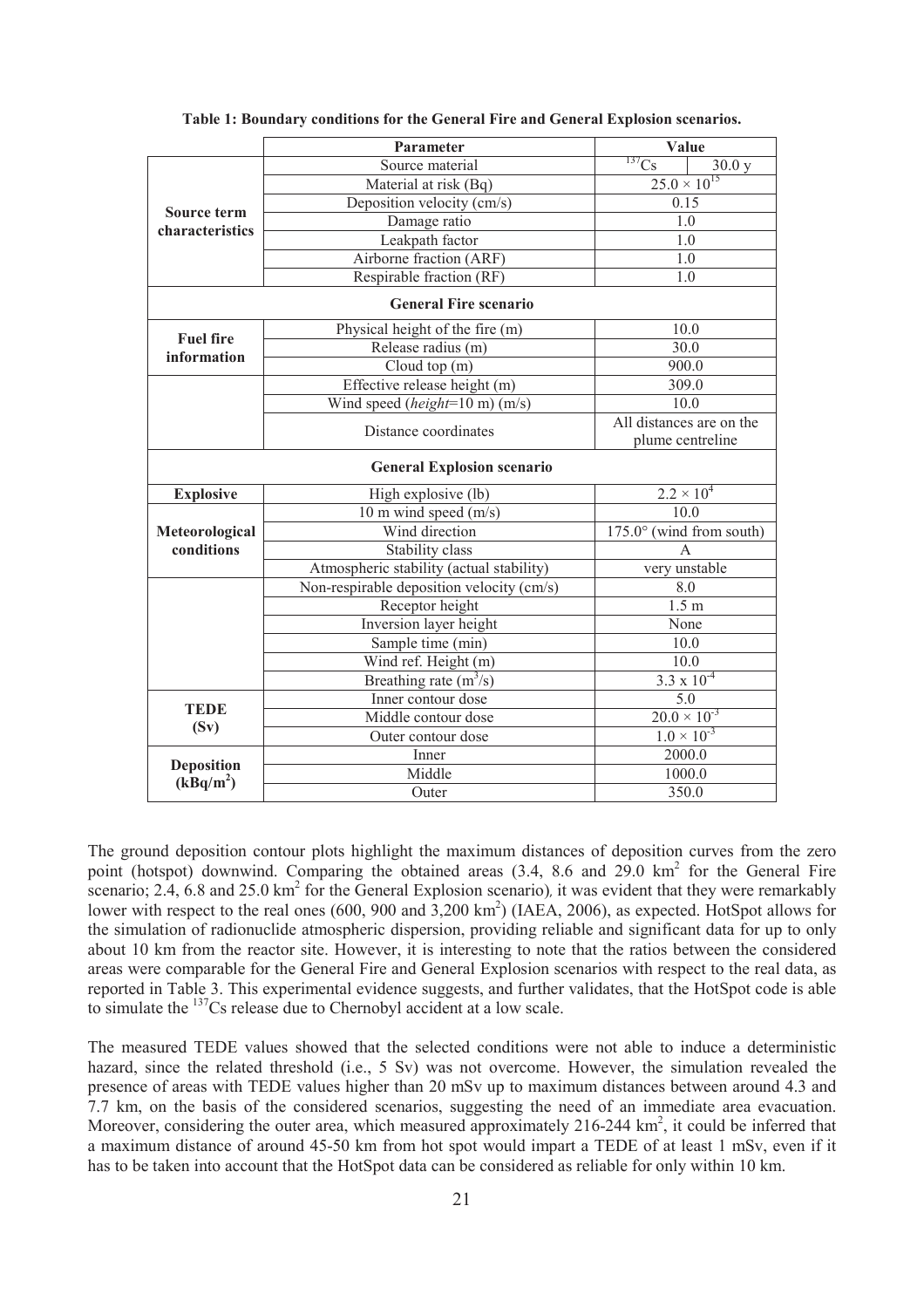

**Figure 1: Ground deposition isoconcentration as a function of distance.**



**Figure 2: TEDE isodose as a function of the distance.**

The output data obtained from General Fire scenario simulation fitted well with the data from the literature, since it was reported that the average effective doses were around 100 mSv for the liquidators (highly exposed), 50 mSv for the residents in strictly controlled zones (SCZs, where radioactive caesium contamination exceeded 555  $kBq/m^2$ ) and 30 mSv for the evacuees. In fact, a maximum TEDE value of 131 mSv was detected at 1.4 km from the release point, whereas TEDE values in the range 30-55 mSv were revealed between 4 and 8 km (that could be considered the SCZs in this low scale simulation). Moreover, in the case of General Explosion setup, remarkably higher maximum effective dose values (i.e. 1.3 Sv) were detected at around 0.01 km (very close to the release point), corroborating the very high values revealed in the area were strictly close to the reactor. In Table 4, the measured distances for the maximum TEDE values for the deterministic effects threshold and for several well-known Operational Intervention Levels (OILs) are reported for all the considered scenarios.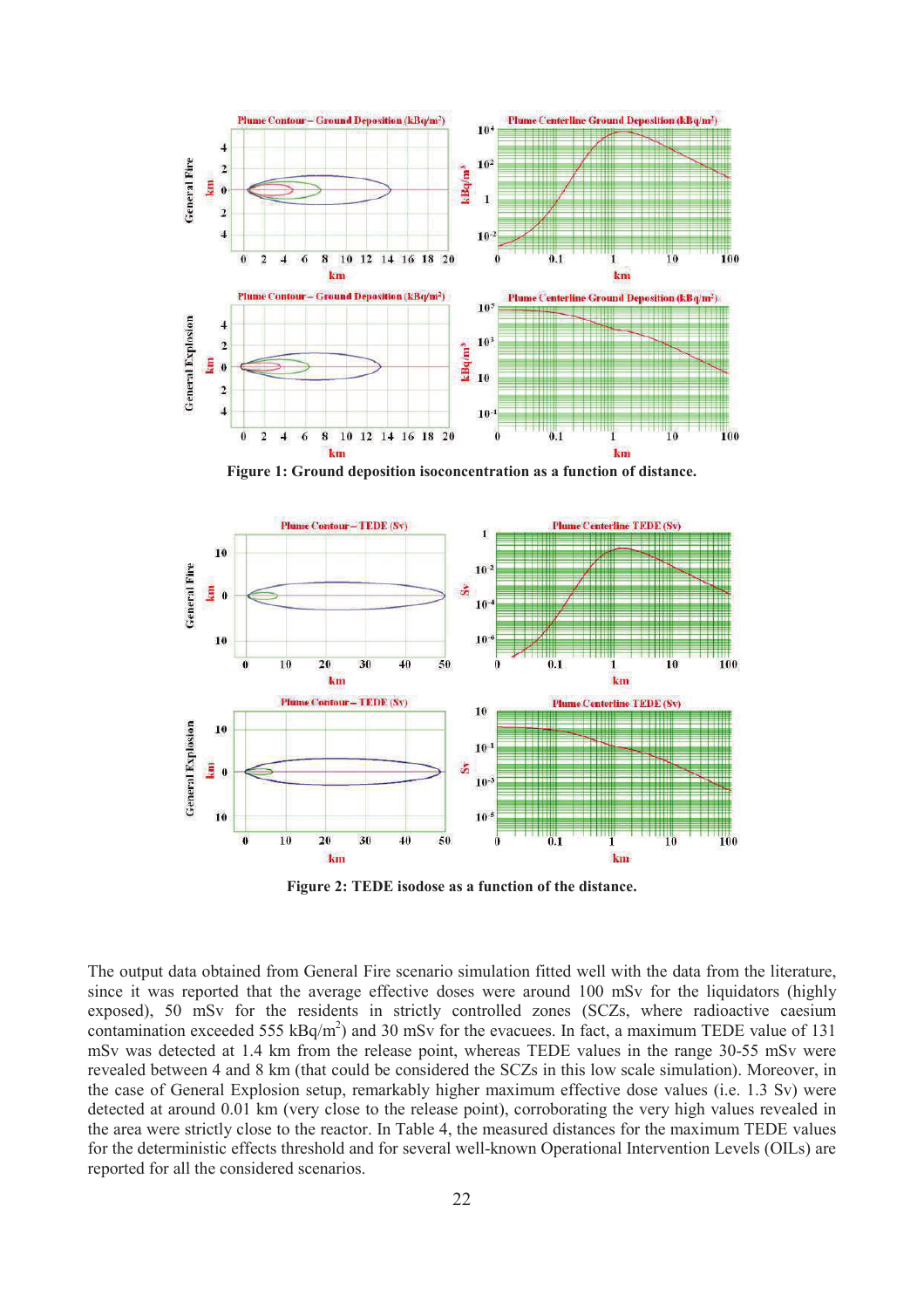| <b>Distance</b><br>(km) | <b>TEDE</b><br>(Sv) |              | Respirable<br>time-integrated air<br>concentration<br>$((Bq\text{-}sec)/m^3)$ |              | <b>Ground surface</b><br>deposition<br>(kBq/m <sup>2</sup> ) |              | <b>Ground shine</b><br>dose rate<br>(Sv/h) |            | <b>Time</b><br>(h:min) |           |
|-------------------------|---------------------|--------------|-------------------------------------------------------------------------------|--------------|--------------------------------------------------------------|--------------|--------------------------------------------|------------|------------------------|-----------|
|                         | <b>GF</b>           | <b>GE</b>    | <b>GF</b>                                                                     | <b>GE</b>    | <b>GF</b>                                                    | <b>GE</b>    | <b>GF</b>                                  | <b>GE</b>  | <b>GF</b>              | <b>GE</b> |
| 0.03                    | 2.80E-07            | $1.20E + 00$ | $8.9E + 03$                                                                   | $3.70E + 10$ | 1.3E-02                                                      | 5.50E+04     | 2.6E-09                                    | 1.1E-02    | < 00:01                | < 00:01   |
| 0.1                     | 1.50E-05            | 8.50E-01     | $4.9E + 05$                                                                   | $2.70E+10$   | 7.3E-01                                                      | $4.00E + 04$ | 1.5E-07                                    | 8.1E-03    | < 00:01                | < 00:01   |
| 0.2                     | 4.80E-04            | 5.60E-01     | $1.5E + 07$                                                                   | $1.80E+10$   | $2.2E + 01$                                                  | $2.70E + 04$ | 4.5E-06                                    | 5.3E-03    | < 00:01                | < 00:01   |
| 0.3                     | 3.50E-03            | 3.90E-01     | $1.1E + 08$                                                                   | $1.20E + 10$ | $1.7E + 02$                                                  | $1.80E + 04$ | 3.3E-05                                    | 3.7E-03    | < 00:01                | < 00:01   |
| 0.4                     | 1.20E-02            | 2.90E-01     | $3.8E + 08$                                                                   | $9.00E + 09$ | 5.7E+02                                                      | $1.40E + 04$ | $1.1E-04$                                  | 2.7E-03    | < 00:01                | < 00:01   |
| 0.5                     | 2.70E-02            | 2.20E-01     | $8.5E + 08$                                                                   | 7.00E+09     | $1.3E + 03$                                                  | $1.10E + 04$ | 2.5E-04                                    | 2.1E-03    | < 00:01                | < 00:01   |
| 0.6                     | 4.60E-02            | 1.80E-01     | $1.4E + 09$                                                                   | 5.70E+09     | $2.2E + 03$                                                  | $8.60E + 03$ | 4.3E-04                                    | 1.7E-03    | < 00:01                | < 00:01   |
| 0.7                     | 6.60E-02            | 1.50E-01     | $2.1E + 09$                                                                   | 4.80E+09     | $3.1E + 03$                                                  | 7.30E+03     | $6.2E-04$                                  | 1.5E-03    | < 00:01                | < 00:01   |
| 0.8                     | 8.50E-02            | 1.30E-01     | $2.7E + 09$                                                                   | $4.20E + 09$ | $4.0E + 03$                                                  | $6.30E + 03$ | 8.0E-04                                    | $1.3E-03$  | 00:01                  | < 00:01   |
| 0.9                     | 1.00E-01            | 1.20E-01     | $3.2E + 09$                                                                   | $3.80E + 09$ | $4.7E + 03$                                                  | $5.70E + 03$ | 9.5E-04                                    | $1.1E-03$  | 00:01                  | 00:01     |
| 1                       | 1.10E-01            | 1.10E-01     | $3.6E + 09$                                                                   | 3.50E+09     | $5.3E + 03$                                                  | $5.20E + 03$ | $1.1E-03$                                  | 1.0E-03    | 00:01                  | 00:01     |
| $\mathbf{2}$            | 1.20E-01            | 7.10E-02     | $3.7E + 09$                                                                   | $2.20E + 09$ | $5.5E + 03$                                                  | $3.30E + 03$ | $1.1E-03$                                  | 6.7E-04    | 00:02                  | 00:02     |
| 4                       | 5.50E-02            | 3.70E-02     | $1.7E + 09$                                                                   | $1.20E + 09$ | $2.6E + 03$                                                  | $1.80E + 03$ | 5.2E-04                                    | 3.5E-04    | 00:05                  | 00:04     |
| 6                       | 3.00E-02            | 2.30E-02     | $9.5E + 08$                                                                   | 7.20E+08     | $1.4E + 03$                                                  | $1.10E + 03$ | 2.8E-04                                    | 2.2E-04    | 00:07                  | 00:07     |
| 8                       | 1.90E-02            | 1.60E-02     | $6.0E + 08$                                                                   | 4.90E+08     | $9.0E + 02$                                                  | 7.40E+02     | 1.8E-04                                    | 1.5E-04    | 00:10                  | 00:09     |
| 10                      | 1.30E-02            | 1.10E-02     | $4.2E + 08$                                                                   | $3.60E + 08$ | $6.3E + 02$                                                  | 5.30E+02     | 1.3E-04                                    | $1.1E-04$  | 00:13                  | 00:12     |
| 20                      | 4.30E-03            | 4.00E-03     | $1.4E + 08$                                                                   | $1.30E + 08$ | $2.0E + 02$                                                  | 1.90E+02     | 4.1E-05                                    | 3.7E-05    | 00:26                  | 00:24     |
| 40                      | 1.40E-03            | 1.40E-03     | $4.5E + 07$                                                                   | 4.30E+07     | $6.7E + 01$                                                  | $6.40E + 01$ | 1.3E-05                                    | $1.3E-0.5$ | 00:52                  | 00:49     |
| 60                      | 7.50E-04            | 7.30E-04     | $2.4E + 07$                                                                   | $2.30E + 07$ | $3.5E + 01$                                                  | $3.40E + 01$ | 7.1E-06                                    | 6.9E-06    | 01:18                  | 01:13     |
| 80                      | 4.80E-04            | 4.70E-04     | $1.5E + 07$                                                                   | 1.50E+07     | $2.3E + 01$                                                  | $2.20E + 01$ | 4.5E-06                                    | 4.4E-06    | 01:44                  | 01:38     |

**Table 2: HotSpot outputs for the General Fire (GF) and General Explosion (GE) scenarios.**

**Table 3: Comparison between real and simulated ground deposition areas.**

|               |                                                  | Ground deposition $(kBq/m^2)$ |                          |                |                             |
|---------------|--------------------------------------------------|-------------------------------|--------------------------|----------------|-----------------------------|
|               |                                                  | Inner<br>(2,000)              | <b>Middle</b><br>(1,000) | Outer<br>(350) | <b>Relative Proportions</b> |
|               | HotSpot ground deposition<br>(General Fire)      | 3.4                           | 8.6                      | 29.0           | 0.12:0.30:1.00              |
| Area $(km^2)$ | HotSpot ground deposition<br>(General Explosion) | 2.4                           | 6.8                      | 25.0           | 0.10:0.27:1.00              |
|               | Ukraine areas contaminated<br>(IAEA, 2006)       | 600.0                         | 900.0                    | 3,200.0        | 0.19:0.28:1.00              |

The defined OILs, in terms of avertable doses by implementing protective measures, are (ICRP, 1996): OIL1, dose rate in radioactive plume = 1.0 mSv/h, evacuation or substantial sheltering in the affected  $22.5^{\circ}$ angular sector and the two adjacent sectors; OIL2, dose rate in radioactive plume  $= 0.1$  mSv/h, thyroid blocking agent administration and sheltering with windows closed; OIL3, environmental dose rate in deposition = 1 mSv/h, evacuation and substantial sheltering in the affected sector; OIL4, environmental dose rate in deposition = 0.2 mSv/h, population relocation from the affected sector; and OIL5, environmental dose rate in deposition  $=1 \mu Sv/h$ , immediate restriction of food and milk consumption (potentially contaminated) from the affected sector until samples are analysed.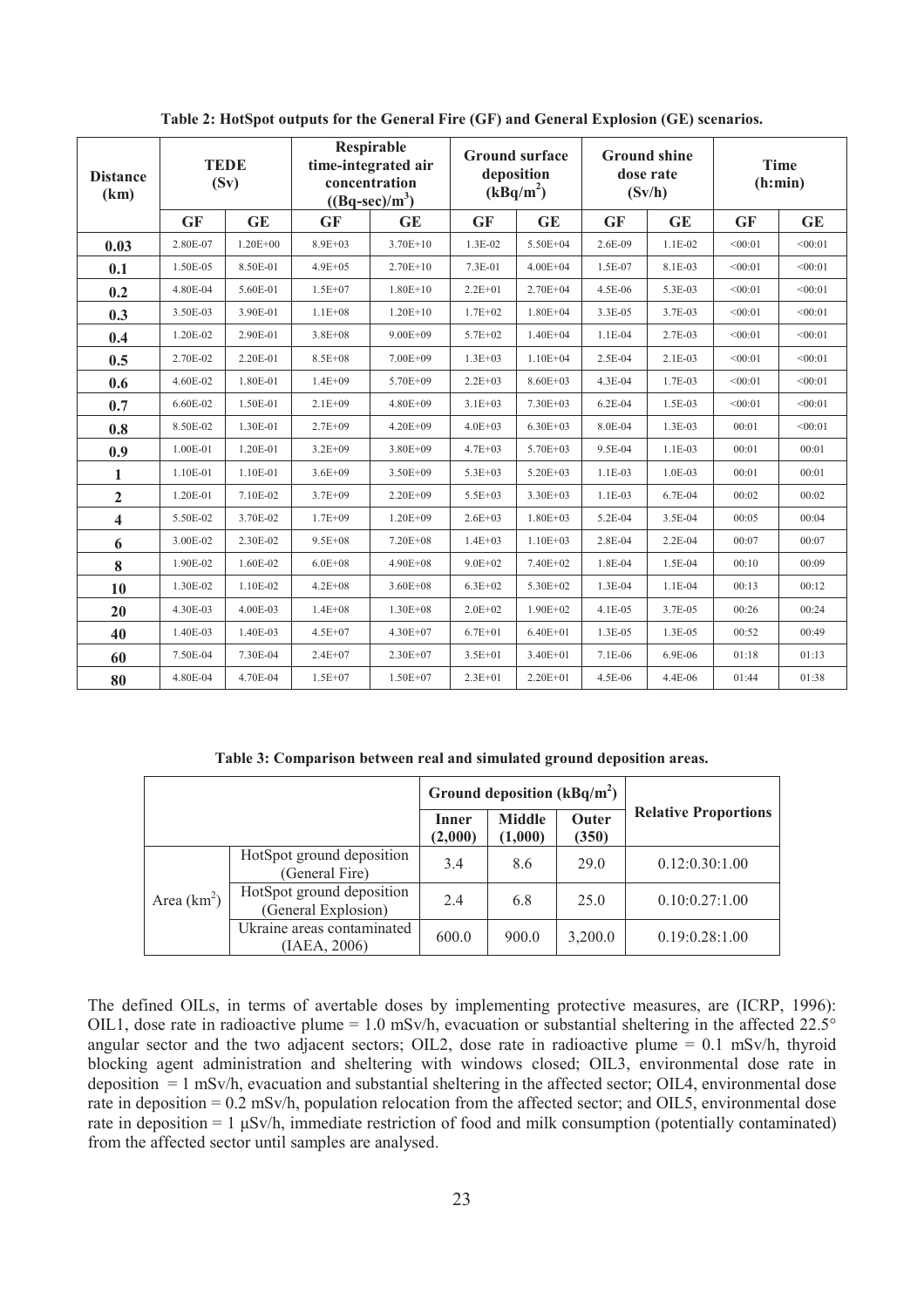|                            | <b>Parameters</b>                              | <b>General</b><br><b>Fire</b> | <b>General</b><br><b>Explosion</b> |  |
|----------------------------|------------------------------------------------|-------------------------------|------------------------------------|--|
|                            | Maximum TEDE value (Sv)                        | 0.131                         | 13                                 |  |
|                            | Maximum dose distance (km)                     | 1.4                           | 0.01                               |  |
|                            | Deterministic effects threshold exceeding area | No exceeding                  | No exceeding                       |  |
| Exceeding<br>area $(km^2)$ | OIL1                                           | 50.0                          | 49.0                               |  |
|                            | OIL <sub>2</sub>                               |                               |                                    |  |
|                            | OIL3                                           | $1.0 - 2.0$                   | 1.0                                |  |
|                            | OIL4                                           | 10.0                          | 6.0                                |  |
|                            | OIL5                                           |                               |                                    |  |

**Table 4: Measured distances (km) for the maximum TEDE values, deterministic effects threshold and for several well-known Operational Intervention Levels (OILs).**

Finally, HotSpot allows for the display of contours for both ground deposition and TEDE at the release location in Google Earth, inserting the Chernobyl reactor geographical coordinate (i.e., 51.38955 N, 30.09915 E). In Figure 3 the georeferencing of TEDE isodoses and ground deposition isoconcentrations are shown, indicating the areas affected by <sup>137</sup>Cs dispersion.



**Figure 3: Georeferencing of TEDE and ground deposition data.**

## **5. CONCLUSION**

The <sup>137</sup>Cs air dispersion as a consequence of Chernobyl accident was simulated using HotSpot. Through comparison of the obtained output data for the ground depositions with the real ones, it was found that the relative proportions for the ground depositions values were respected and the measured TEDE values were in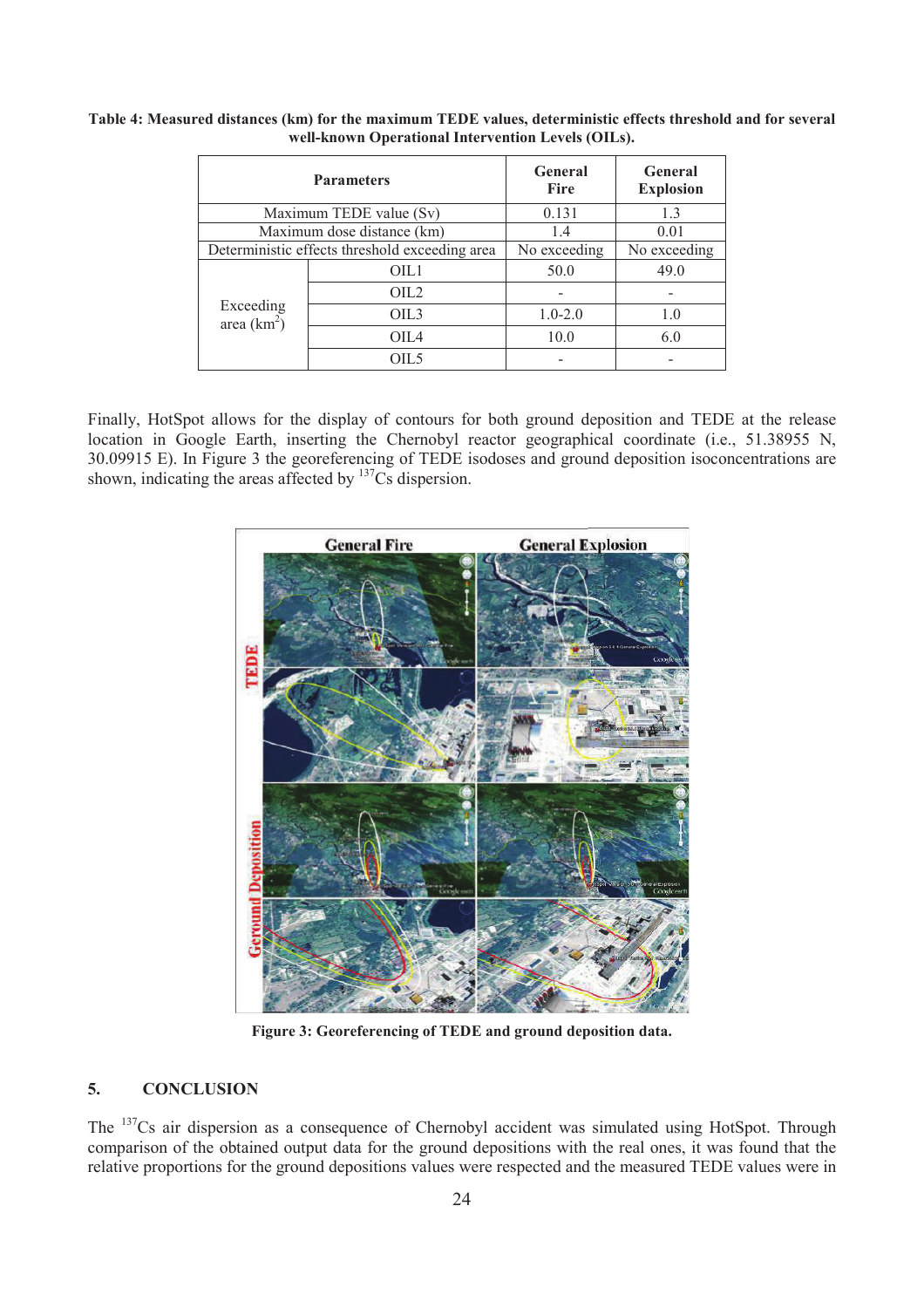good agreement with the literature data. Thus, it is possible to conclude that HotSpot code allows for the simulation of radionuclide local release and diffusion. Nevertheless, its limitations is that it is only designed for near-surface releases, short-range (less than 10 km) dispersion and short-term (less than 24 h) release durations in unobstructed terrains and simple meteorological conditions.

#### **ACKNOWLEDGMENT**

Special acknowledgment for the support received to develop this work goes to the Directive Board of International Master Courses in Protection Against CBRNe Events (http://www.mastercbrn.com).

#### **REFERENCES**

- Apsimon, H.M., Goddard, A.J.H., Wrigley, J. & Crompton, S. (1985). Long-range atmospheric dispersion of radioisotopes-ii, application of the MESOS model. *Atmos. Environ.*, **19**:113-125.
- Bedyaev, S.T., Borovoi, A.A., & Demin, V.F. (1991). The Chernobyl source term. *Proc. Seminar on Comparative Assessment of the Enviromental Impact of Radionuclides Released during Three Major Nuclear Accidents: Kyshtym, Windscale, Chernobyl*, EVR-13574, CEC, pp. 71-91.
- Bellecci, C., Gaudio, P., Gelfusa, M., Malizia, A., Richetta, M., Serafini, C. & Ventura, P. (2010). Planetary boundary layer (PBL) monitoring by means of two laser radar systems: experimental results and comparison. *Proc. SPIE*, **7832**: 78320X.
- Bergichev, S.N. (1990). Radioactive releases due to the Chernobyl accident. *In* Rogers, J.T. (Ed.), *Fission Product Transport Processes in Reactor Accidents*. JT Rogers, editor, Hemisphere Publishing, London.
- Bunting, R. L. (1975). Nuclear data sheets for A= 137. *Nucl. Data Sheet.*, **15**: 335-369.
- Buzulukov, Y.P. & Dobrynin, Y.L. (1993). Release of radionuclides during the Chernobyl accident. *Chernobyl Pap.*, **1**:3-21.
- Cenciarelli, O., Malizia, A., Marinelli, M., Pietropaoli, S., Gallo, R., D'Amico, F., Bellecci, C., Fiorito, R., Gucciardino, A. & Gaudio, P. (2013a). Evaluation of biohazard management of the Italian national fire brigade. *Defence S&T Tech. Bull.*, **6**:33-41.
- Cenciarelli, O., Rea, S., Carestia, M., D'Amico, F., Malizia, A., Bellecci, C., Gaudio, P., Gucciardino, A. & Fiorito, R. (2013b). Bioweapons and bioterrorism: A review of history and biological agents. *Defence S&T Tech. Bull.*, **6**: 111-129.
- Devell, L., Tovedal, H., Bergström, U., Appelgren, A., Chyssler, J. & Andersson, L. (1986). Initial observations of fallout from the reactor accident at Chernobyl. *Nature*, **321**:192-193.
- EPA (Environmental Protection Agency) (1988). *Federal Guidance Report No. 11: Limiting Values Radionuclide Intake and Air Concentration, and Dose Conversion Factors for Inhalation, Submersion, and Ingestion*. Environmental Protection Agency (EPA), Washington DC, USA.
- EPA (Environmental Protection Agency) (1993). *Federal Guidance Report No. 12: External Exposure to Radionuclides in Air, Water, and Soil*. Environmental Protection Agency (EPA), Washington DC, USA.
- EPA (Environmental Protection Agency) (1999). *Federal Guidance Report No. 13: Cancer Risk Coefficients for Environmental Exposure to Radionuclides*. Environmental Protection Agency (EPA), Washington DC, USA.
- Gallo, R., De Angelis, P., Malizia, A., Conetta, F., Di Giovanni, D., Antonelli, L., Gallo, N., Fiduccia, A., D'Amico, F., Fiorito, R., Richetta, M., Bellecci, C. & Gaudio, P. (2013). Development of a georeferencing software for radiological diffusion in order to improve the safety and security of first responders. *Defence S&T Tech. Bull.*, **6**: 21-32.
- Gaudio, P., Gelfusa, M., Lupelli, I., Malizia, A., Moretti, A., Richetta, M., Serafini, C. & Bellecci, C. (2011). First open field measurements with a portable  $CO<sub>2</sub>$  lidar/dial system for early forest fires detection. *Proc. SPIE*, **8182**: 818213.